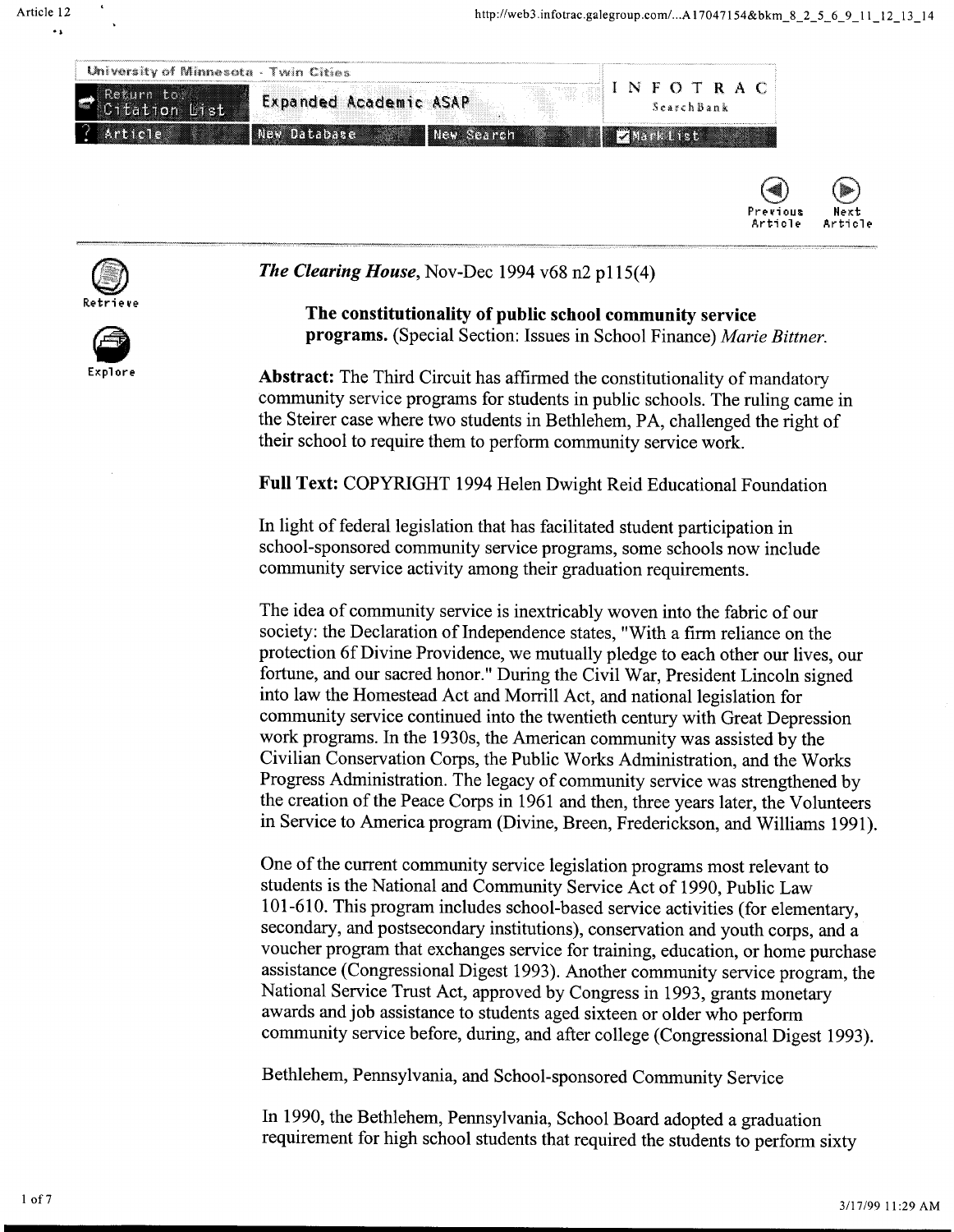hours of community service during high school. Special education students were exempt from participation. The program had these objectives: (1) to show that interest in the community can have positive effects, (2) to assist students,to understand citizenship responsibilities, and (3) to develop pride in helping others. For their community service, students could choose from more than seventy local organizations. The Bethlehem School Board insisted that none of the groups could discriminate on the basis of race, religion, or gender and that an organization's motivation could not be based on the desire to indoctrinate students in any particular ideology. Students also had the option to develop their own school-approved community service program (Sendor 1993).

The constitutionality of the community service graduation requirement was challenged by two Bethlehem students and their parents in Steirer by Steirer v. Bethlehem Area School District (1993). Both students had voluntarily performed community service on their own time, but they objected to the mandate from the school district to participate in community service. The students and parents based their action on two legal theories, maintaining that (1) the graduation requirement violated the free speech clause of the First Amendment by forcing them to engage in a particular form of expression; in this instance, the belief was altruism, and (2) the graduation requirement violated the Thirteenth Amendment because participation in the program constituted involuntary servitude.

The Third U.S. Circuit Court confirmed the district court's ruling in favor of the Bethlehem School District. The chief judge of the circuit court identified three issues in this case: (1) school district control in determining the curriculum, (2) freedom of expression in the free speech clause of the First Amendment, and (3) whether the community service requirement amounted to slavery as described in the Thirteenth Amendment.

It is important to study the Steirer case because it established a precedent that helps to answer questions that students, parents, school boards, and administrators may have about community service programs. In determining a conclusive ruling in Steirer, the circuit court looked to an established body of case law dealing with the school-related issues of curriculum and freedom of student expression as well as the separate issue of involuntary servitude. The following analysis of these issues surveys the development of case law that was instrumental in reaching a decision in this case.

## School District Control of the Curriculum

There is an established legal tradition of deferring to local school boards in the area of daily school operations, including curriculum, hiring of personnel, and purchase of resources and materials. States control public education by virtue of the reserved-powers clause of the Tenth Amendment. State constitutions and statutes and the regulations of state executive agencies are the means to control public education in each state. Local school districts are agents of the state and therefore are responsible for maintaining and administering educational policy. States can convey authority to local school districts through express authority (power conferred by statute) and implied authority (rights and responsibilities not actually stated in a statute or constitution). The landmark Kalamazoo decision (1874) established that local school boards have implied powers and can establish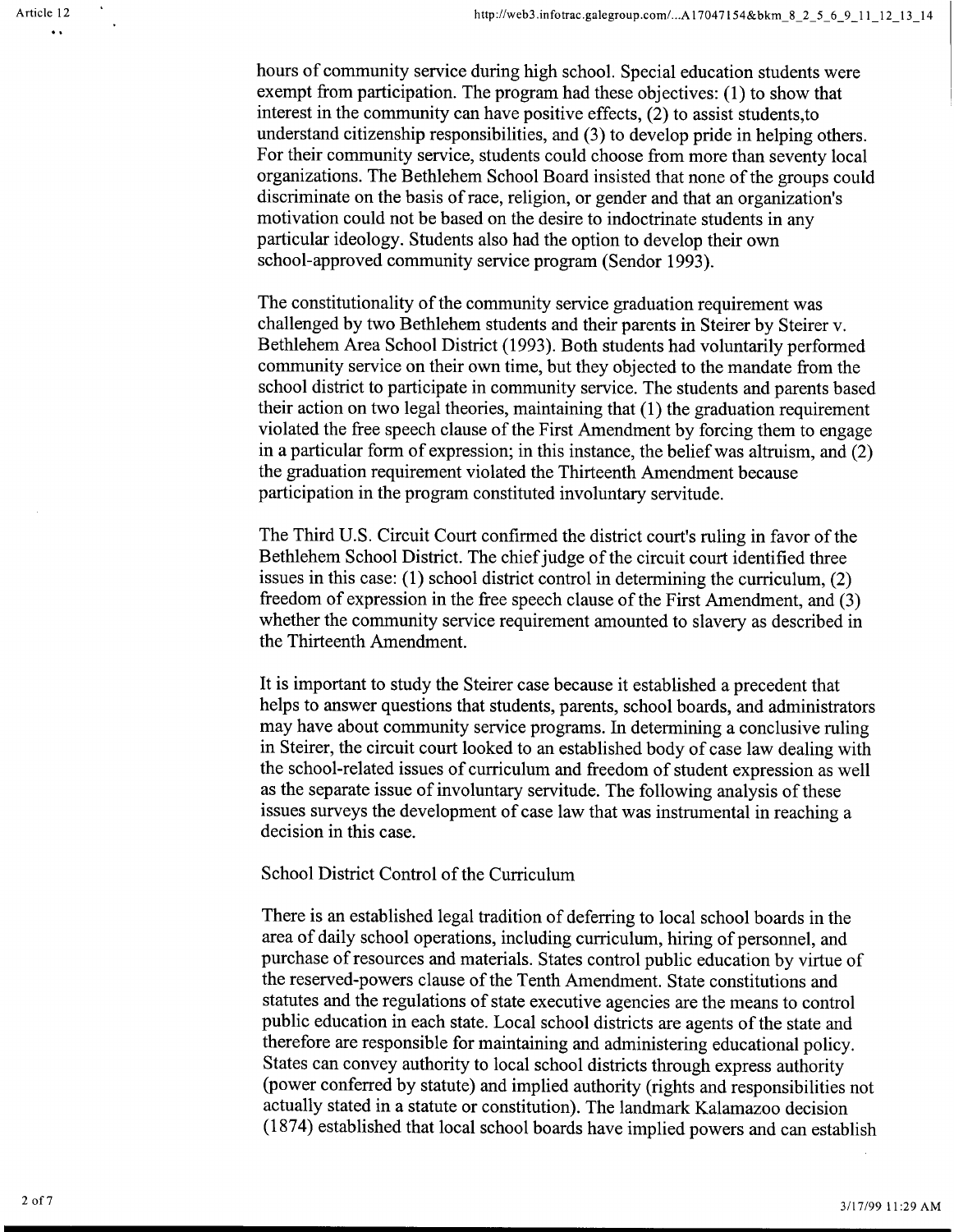high schools. In general, courts have been liberal in recognizing and interpreting the implied powers of local school boards when curricular issues are considered (Reutter 1985).

The majority of elementary and secondary curricula in the United States shun voluntary service to the community. Most social studies curricula, for example, emphasize individualism and competition rather than cooperation in the community (Procter and Haas 1994). Some people also cite the irony of requiring volunteerism, which denies an individual the opportunity of free choice. In today's <sup>g</sup>lobal society, however, social problems demand that attention be given to cooperation and empowerment in our school curricula.

The authority of the state and a local school district over students and parents must be balanced by the right of parents to be a part of the decision-making processes that affect their children. Courts have established the principle of parens patriae, which is the right of the state to be the "father or guardian" for all children regarding their development in a manner that serves the interest of the people of <sup>a</sup> state. An example of such a compelling state interest is the compulsory school attendance requirement. However, in the Wisconsin v. Yoder decision( 1972), the Supreme Court allowed Amish students to end their formal public school attendance in the eighth grade because of religious beliefs.

Pierce v. Society of Sisters (1925) was a good example of judicial balance between parental and state authority in regard to educational choice. The issue centered around a state law that required parents to enroll their children in a public school. The Supreme Court ruled that enrollment in private or parochial school satisfied compulsory attendance laws. The "Pierce compromise" established the right of parents to make educational decisions and also supported the power of the state to control education. Prior to the Pierce decision, there was no national precedent to be used by the states. Similar situations seemed to be decided on an ad hoc basis with inconsistent decisions. For example, in State v. Mizner (1878), the Iowa Supreme Court held that a student was not required to take algebra because of her delicate health. A similar case in Nebraska (State ex rei. Sheibley v. School District No. 1 [1891]) showed that parental authority took precedence over the state's right to require a course. The parent wanted the student to take a grammar course instead of a rhetoric course. The school district allowed this student to take grammar. Then the father ordered his daughter not to take grammar or rhetoric; therefore, the school board expelled her. Later, the state supreme court ruled that the student did not have to take grammar or rhetoric, and she was readmitted to school. Federal and state courts have rendered holdings that affect numerous areas of public and private school curricula.

The First Amendment and Free Speech

The issue facing the third circuit in the Steirer case was whether participation in the community service program in the Bethlehem district compelled students to endorse a particular belief. The court added that if the students were required to work for an organization whose views they opposed, then their First Amendment rights would be violated. However, the students could choose from many organizations or design their own program. The students stated that they were forced to "affirm the philosophy that serving others and helping the community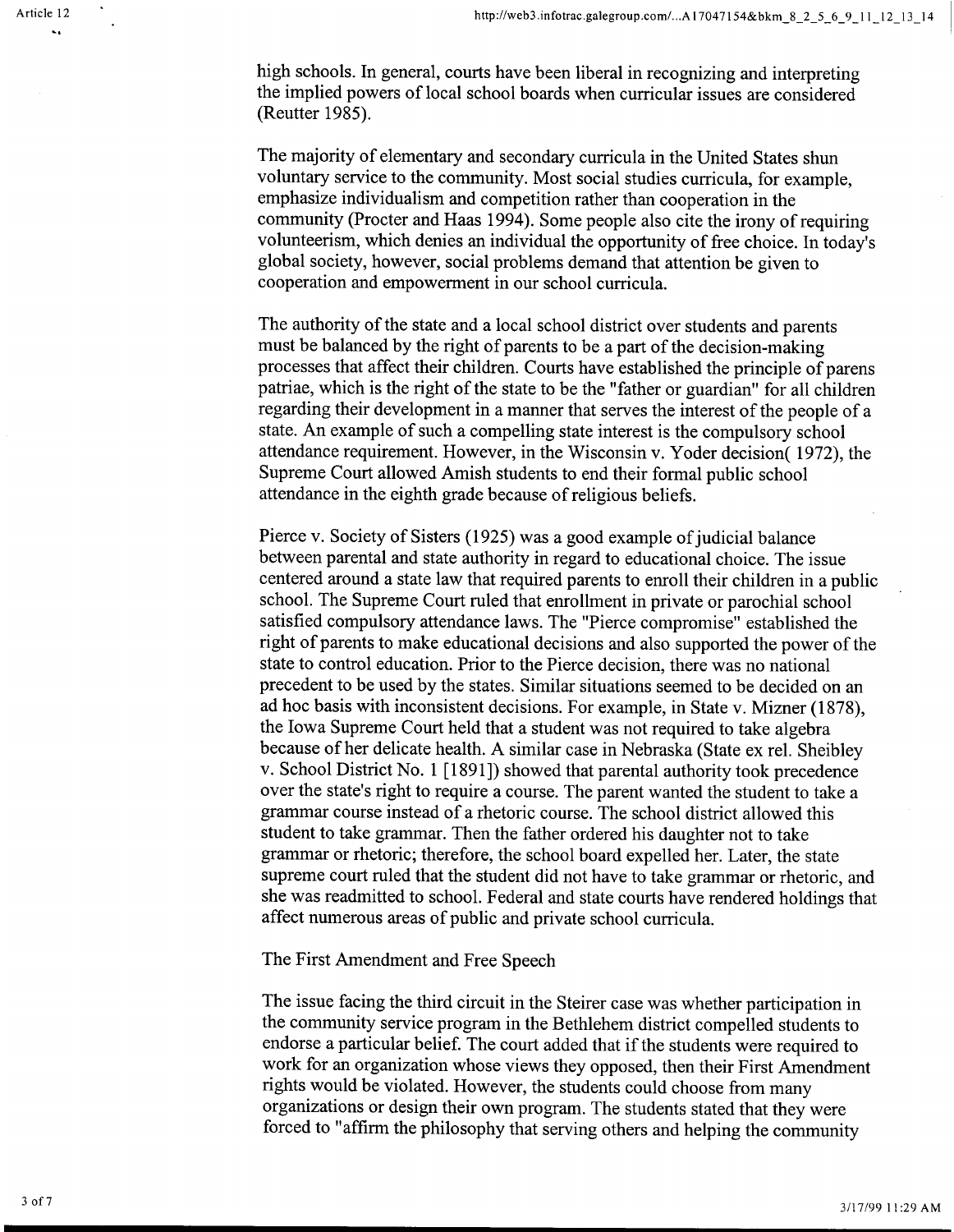are what life is all about" (Steirer 1993, 990). The court concluded that performance of community service is not a matter of expression; these students were not forced to believe in the concept of altruism.

The First Amendment protects pure speech and press rights as well as extensions of speech such as the right to withhold speech, symbolic speech, dress and grooming, and personal association rights. The concept of free speech has been altered by changing circumstances and events in our society and has been extended into varied contexts. The Steirer case may have had a different outcome had not the school district responded to national legislation that advocated student participation in community service.

Two cases exemplify how court rulings can change in light of the political tenor of the times. Before World War Two, when the need for patriotism was strong, the Supreme Court ruled that Jehovah's Witness students had to participate in a school flag salute exercise (Minersville School District v. Gobitis [1940]). This decision was reversed in West Virginia v. Barnette (1943) when the Supreme Court ruled that students who were Jehovah's Witnesses could be exempted from <sup>p</sup>ledging allegiance to the flag. The Court concluded that withholding speech was just as important in school as it was in other arenas of society.

Student symbolic speech rights received constitutional protection in Tinker v. Des Moines Independent Community School District (1969). Students who wore armbands to protest the Vietnam War were singled out from students who wore other symbols of protest. Because these students did not disturb the instructional process and the school administration's action was arbitrary, their symbolic expression rights were protected.

Although the Supreme Court has never rendered a decision on student dress and grooming rights, in approximately half the cases that have come up before the circuit courts, the courts have supported student rights, while in the remaining cases, they have supported school administrations (Jennings 1989). In Bannister v. Paradis (1970), a district court found that a student's right to wear certain clothing was a right guaranteed by the Fourteenth Amendment. Another district court held that long hair was protected when used as symbolic speech protesting the Vietnam War (Church v. Board of Education [1972]). On the other hand, a North Carolina appeals court upheld a school district's policy of requiring students to wear prescribed attire during a graduation ceremony. The court ruled that the school administration was not violating the due process rights of the students because receiving a diploma was not a property right (Fowler v. Williamson [1979]). The Fifth Circuit Court supported the decision of a school district that refused to enroll male students because they violated the school rule that prohibited long hair. The court ruled that the students' request to maintain long hair because they were musicians was irrelevant in this case. The school district had a grooming code that did not violate a state constitution, state statutes, or the due process clause of the Fourteenth Amendment. The school had not acted in an arbitrary manner in regard to these students Ferrell v. Dallas Independent School District [1968]). Numerous dress and grooming cases have resulted in rulings based on the Fourteenth Amendment or an "extension" of the First Amendment.

The right of students to express themselves via association with groups has been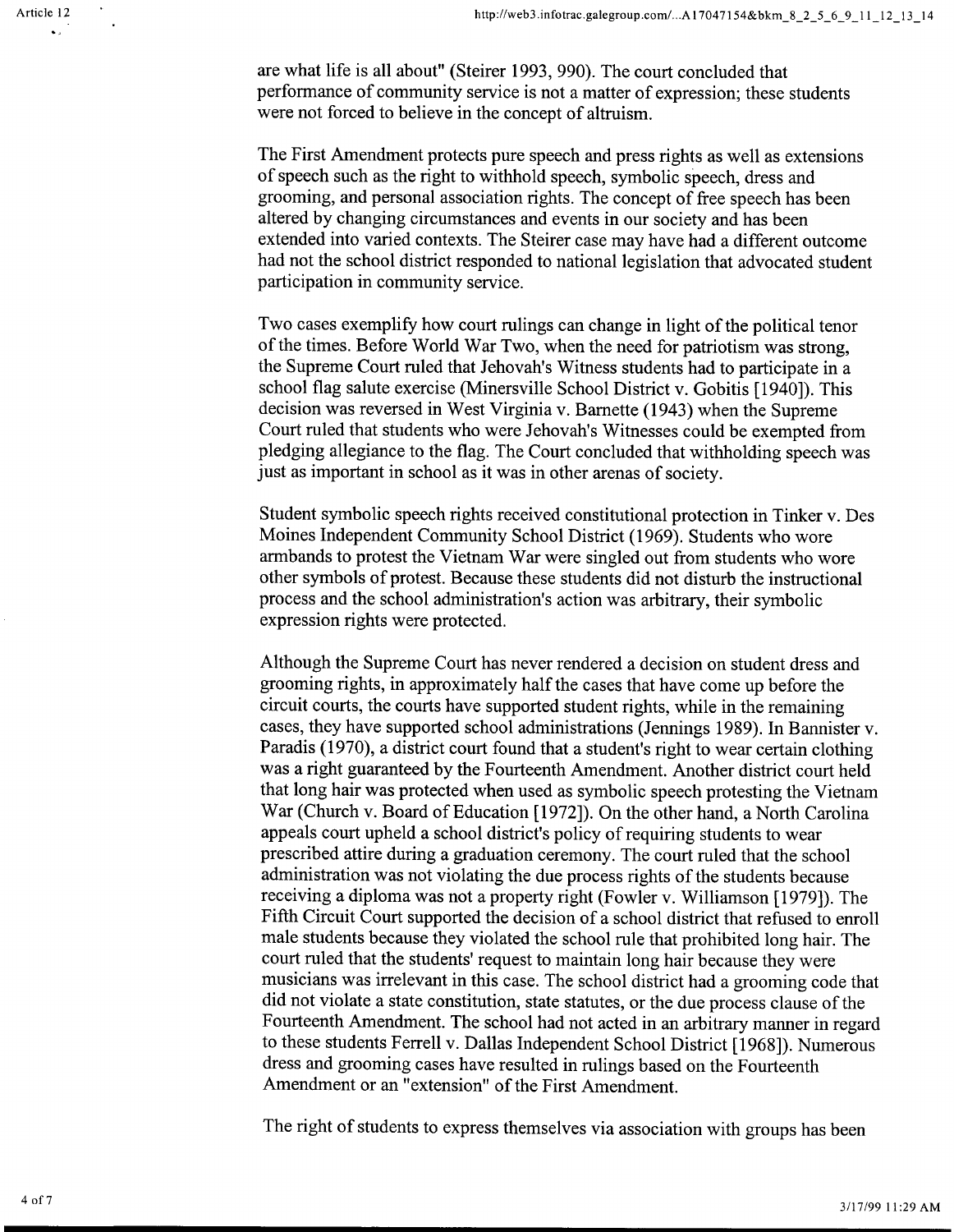Article 12 ...

> adjudicated in several courts. The Supreme Court allowed a state board of education to prohibit student membership in a high school "secret" society (Passel v. Fort Worth Independent School District [1971]).

## The Thirteenth Amendment and involuntary Servitude

The Thirteenth Amendment not only proscribes slavery but also prohibits involuntary servitude, except as punishment for a crime of which the party has been convicted. The courts have not reached a consensus regarding the imposition of involuntary servitude on juvenile delinquents. Some courts have allowed the use of compulsory labor as a form of punishment, while other courts have held against the use of compulsory labor (Hancock 1992). A different circuit court held that involuntary labor resulted only from labor compelled by use or threat of <sup>p</sup>hysical force or the threat of imprisonment (United States v. Shackney [19641).

Various courts have upheld the civic duty and parens patriae exceptions to the Thirteenth Amendment. The civic duty exception includes mandatory participation in public works projects, military service, and alternative service for conscientious objectors. In such instances, a state must show that there is a compelling state interest and that compulsory labor promotes rehabilitation. For example,, the Hawaii Board of Education's action to require mandatory student work in high school cafeterias was upheld by a federal court because this action would help defray costs (Bobilin v. Board of Education [19751).

## Conclusion

The constitutionality of student participation in mandatory school-based community service programs was affirmed by the Third Circuit Court. Although this was the first time a public school community-service graduation requirement was challenged, there may be different litigation outcomes on this issue in the future in other courts.

Our society reveres the concept of the rugged individual, but we also urge people to be aware of their civic responsibilities and duties. We have come a long way since the prominent ideology in our educational system was the "privilege doctrine"--it was thought to be a privilege for students to attend school, and their constitutional rights went unnoticed.

Many factions in our society question both public and private school curricula. Statutes and case law demonstrate that adjudication has been needed to attempt viable solutions for school systems and parents/students. Although state governments have tried to develop laws that serve the interests of all people, it is difficult to satisfy all constituents. In curricular matters, schools might ask if there are viable options for students who may not want to participate in a program. Including parents in the curricular decision-making process may help to reduce disagreement.

In the area of freedom of student expression, our court system has asked some salient questions: (1) Did the student's pure or symbolic speech disrupt the instructional process (or was it foreseeable that it would)? (2) Was the student required to affirm his or her belief or disbelief in an idea or practice? and (3) Were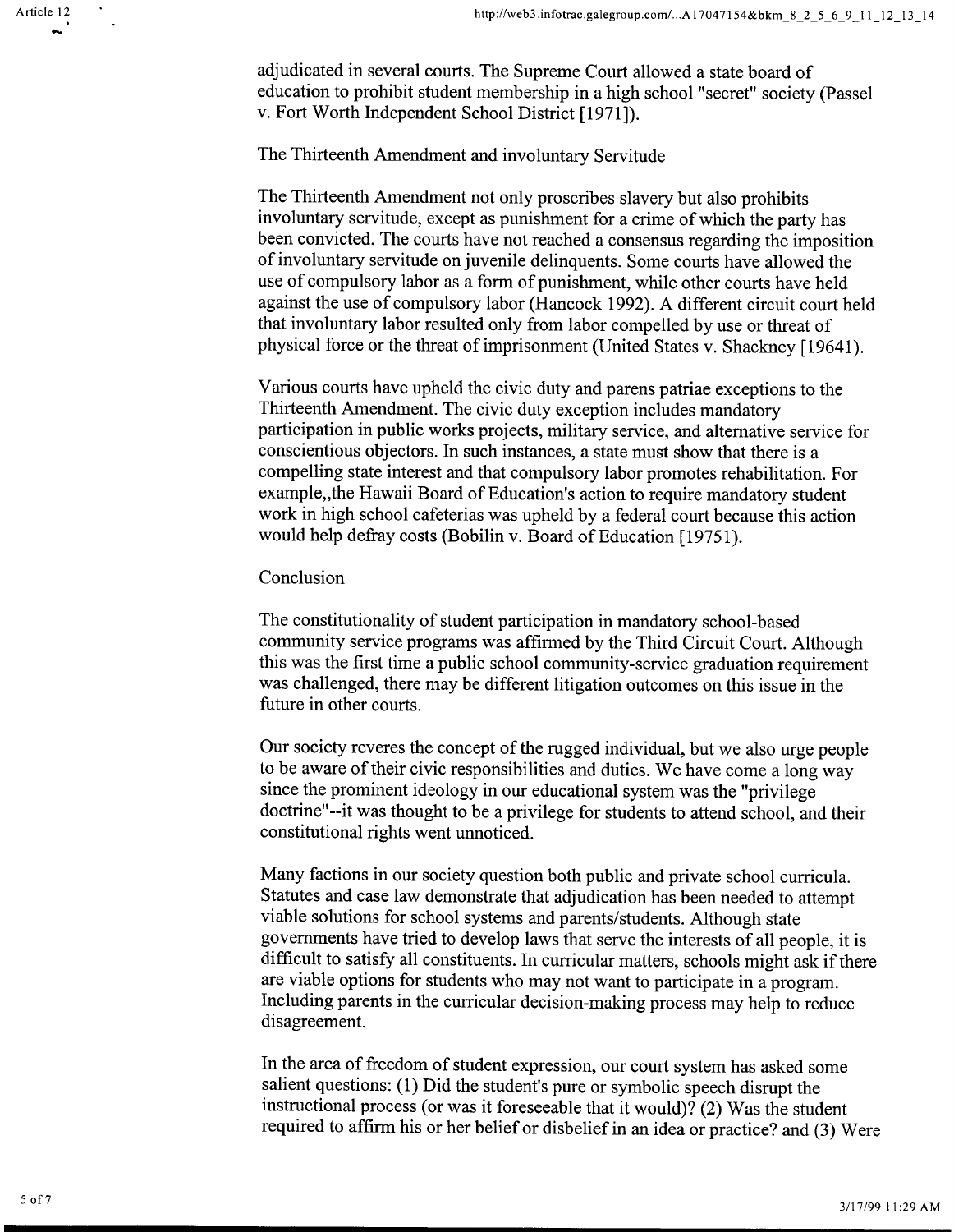the actions of the school arbitrary and without a standard for behavior? Most courts have held for the school administration if yes is the answer to the first question and for the students if yes is the answer to the last two questions.

In regard to the involuntary servitude issue, the Shackney Court ruled that involuntary servitude could only result from labor compelled by the use or threat of physical force or by the threat of imprisonment. All concerned parties would then determine if the students in the Steirer case were in such a situation. Other circumstances and events may have resulted in a different decision.

## **REFERENCES**

Bannister v. Paradis. 1970. 316 F. Supp. 185.

Bobilin v. Board of Education, Hawaii. 1975. 403 F. Supp. 1095. Church v. Board of Education. 1972. 339 F. Supp. 538.

Congressional Digest. 1993. National and Community Service. Washington, D.C.  $72(10): 225-30.$ 

Divine, R., T. Breen, G. Frederickson, and R. Williams. 1991. America, the people and the dream. Glenview, Ill.: Scott Foresman.

Ferrell v. Dallas Independent School District. 1968. 392 F. 2d 697.

Fowler v. Williamson. 1979. 39 N.C. App. 715, 251 S.E. 2d 889.

Hancock, D. 1992. The Thirteenth Amendment and the juvenile justice system. Journal of Criminal Law and Criminology 83 (3): 614-43.

Jennings, L. 1989. Stricter rules on student dress, decorum revive familiar civil-liberties questions. Education Week 9 (7): 1, 14.

Minersville School District v. Gobitis. 1940. 310 U.S. 586.

Passel v. Fort Worth Independent School District. 1971. 402 U.S. 968, 91 S. Ct. 1667.

Pierce v. Society of Sisters of the Holy Names of Jesus and Mary. 1925. 268 U.S. 510.

Procter, D., and M. Haas. 1994. Social studies and school-based community service programs: Teaching the role of cooperation and legitimate power. Social Education 57 (7): 381-84.

Reutter, E. 1985. The Law of Public Education. Mineola, N.Y.: Foundation Press.

Sendor, B. 1993. A Green Light for Service Programs. The American School Board Journal 180 (12): 10, 39.

State v. Mizner. 1878. 50 Iowa 145.